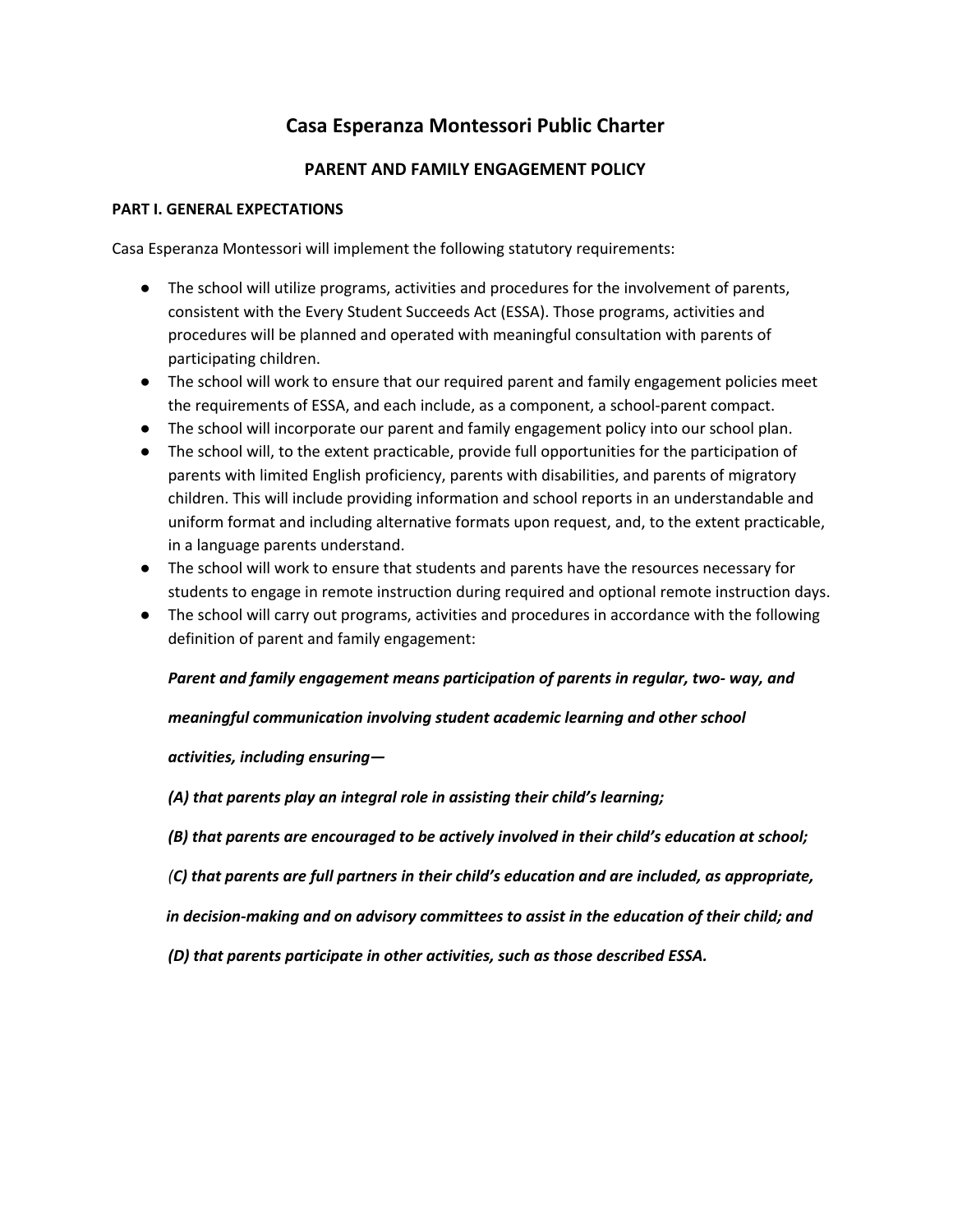#### **PART II. SCHOOL -WIDE PARENT AND FAMILY ENGAGEMENT POLICY-IMPLEMENTATION-**

1. Casa Esperanza Montessori will take the following actions to involve parents in the joint development of its school wide parent and family engagement policy:

a. Hold a Federal Programs planning meeting during the first nine weeks of school for parents and staff.

b. Require that a standing goal of the Parent Faculty Association be to take part in the development of and annual review of the parent and family engagement policy.

2. Casa Esperanza Montessori will take the following actions to involve parents in the process of school

review and improvement:

a. Hold a Federal Programs planning meeting during the first nine weeks of school for parents and staff.

b. Require that a standing goal of the Parent Faculty Association be to take part in the development of and review of the School Improvement Plan. In addition, a parent representative will serve as an active member of the School Improvement Team.

c. Encourage parents and family members to join school improvement board committees.

d. Reserve at least one seat on the charter school Board of Directors for a parent representative.

3. Casa Esperanza Montessori will take the following actions to conduct, with the involvement of parents, an annual evaluation of the content and effectiveness of this parent and family engagement policy. The evaluation will include identifying barriers to greater participation by parents in parental involvement activities (with particular attention to parents who are economically disadvantaged, are disabled, have limited English proficiency, have limited literacy, or are of any racial or ethnic minority background). The school will use the findings of the evaluation about its parent and family engagement policy and activities to design strategies for more effective parental involvement, and to revise, if necessary (and with the involvement of parents) its parental involvement policies.

**4**. Casa Esperanza Montessori will build the schools' and parents' capacity for strong parental involvement, in order to ensure effective involvement of parents and to support a partnership among the school involved, parents, and the community to improve student academic achievement. Casa Esperanza Montessori will provide assistance to parents in understanding topics such as the following, by hosting an annual Fall and Spring Family night and monthly Principal & Parents as Partners (P3) meetings where families have the opportunities to learn more about the following:

● Ways to understand and support Casa Experanza's unique learning programs: Dual Language and Montessori